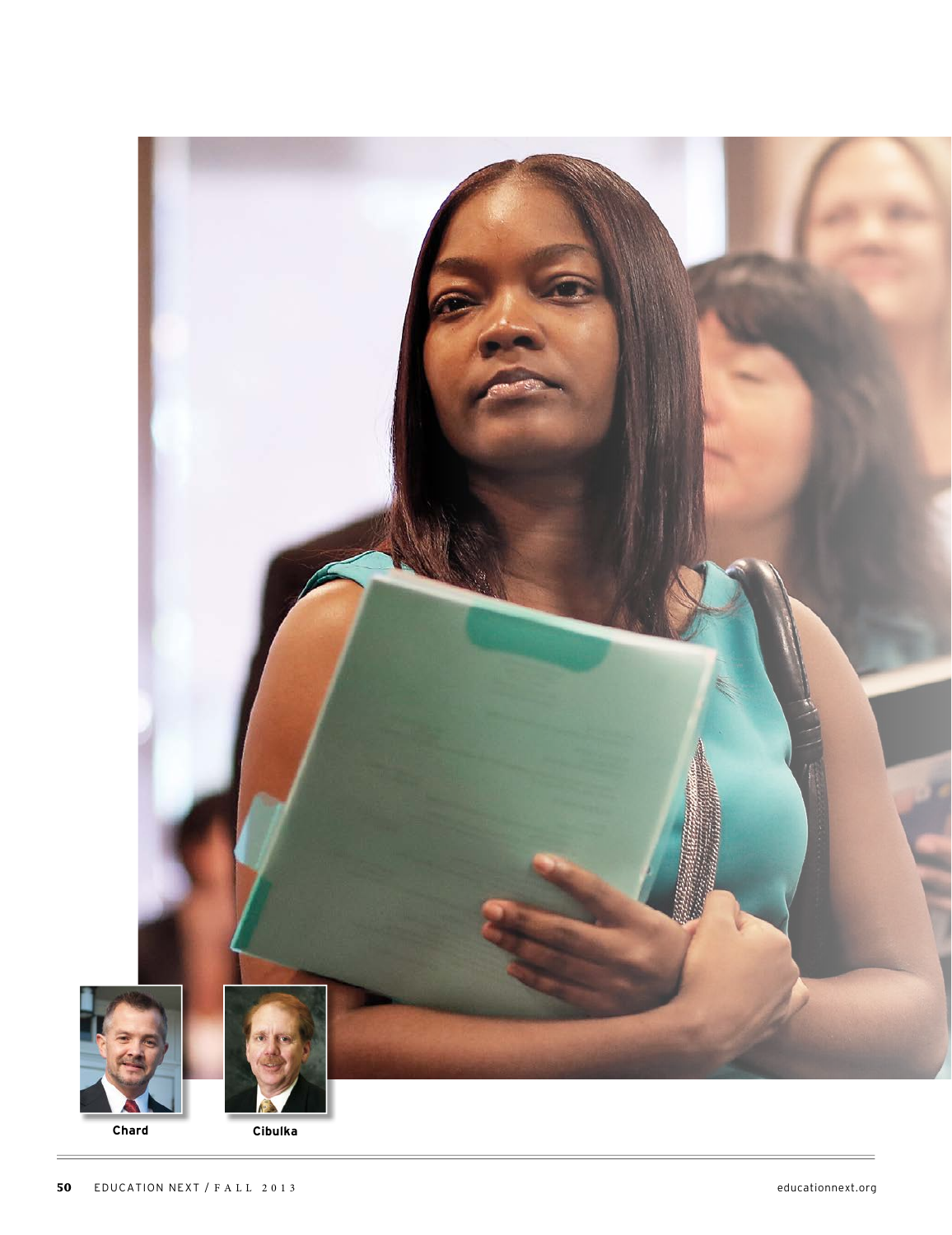# **The Quest for Better Educators**

#### *Education Next* **talks with DAVID CHARD and JAMES G. CIBULKA**

 $\blacksquare$  he past few years have seen a raft of efforts to reform teacher evaluation, pay, and tenure. Amid all this, less attention has been paid to another thorny question, the role of teacher preparation in licensing teachers for the field. In this issue's forum, both contributors agree that teacher preparation requires some big changes. Making the case that teacher preparation demands innovation and ongoing evaluation is David Chard, dean of the school of education at Southern Methodist University. Arguing that teacher licensure ought to be retooled but retained is James G. Cibulka, president of the Council for the Accreditation of Educator Preparation.

### **Training Must Focus on Content and Pedagogy**

What happens inside the classroom is the most critical ingredient in ensuring that all students are able to achieve their career goals. Improving educational attainment for all students in today's schools can only happen if we improve the quality of teaching.

Just over 30 years ago, I decided to become a classroom teacher, specifically a teacher of mathematics and chemistry. I was prepared at a midsize university in the Midwest. Despite the university's great reputation for teacher preparation, faculties in mathematics and chemistry discouraged me from the profession, noting that I was not going to be adequately compensated, would work in difficult conditions, and would be much happier in industry. This should have been a message to me that as a

(continued on page 52) (continued on page 53)

## **Strengthen State Oversight of Teacher Preparation**

by DAVID CHARD **by JAMES G. CIBULKA** 

#### As the president of the sole specialized accreditor

for educator preparation, I certainly agree with Dr. Chard's assertion that "[i]mproving educational attainment for all  $_z$ students in today's schools can only happen if we improve  $\geq$ the quality of teaching." As Dr. Chard mentions in his essay,  $\frac{3}{6}$ the Council for the Accreditation of Educator Preparation (CAEP) is already working toward some of the solutions  $\bar{z}$ proposed through development of the next generation of accreditation standards for educator preparation as well  $\frac{8}{6}$ as convening a data task force to provide guidance and  $\frac{E}{m}$ help determine some of the very research questions for  $\geq$ studying and strengthening educator preparation, as Dr. Chard suggests. PHOTO / GETTY IMAGES / JUSTIN SULLIVAN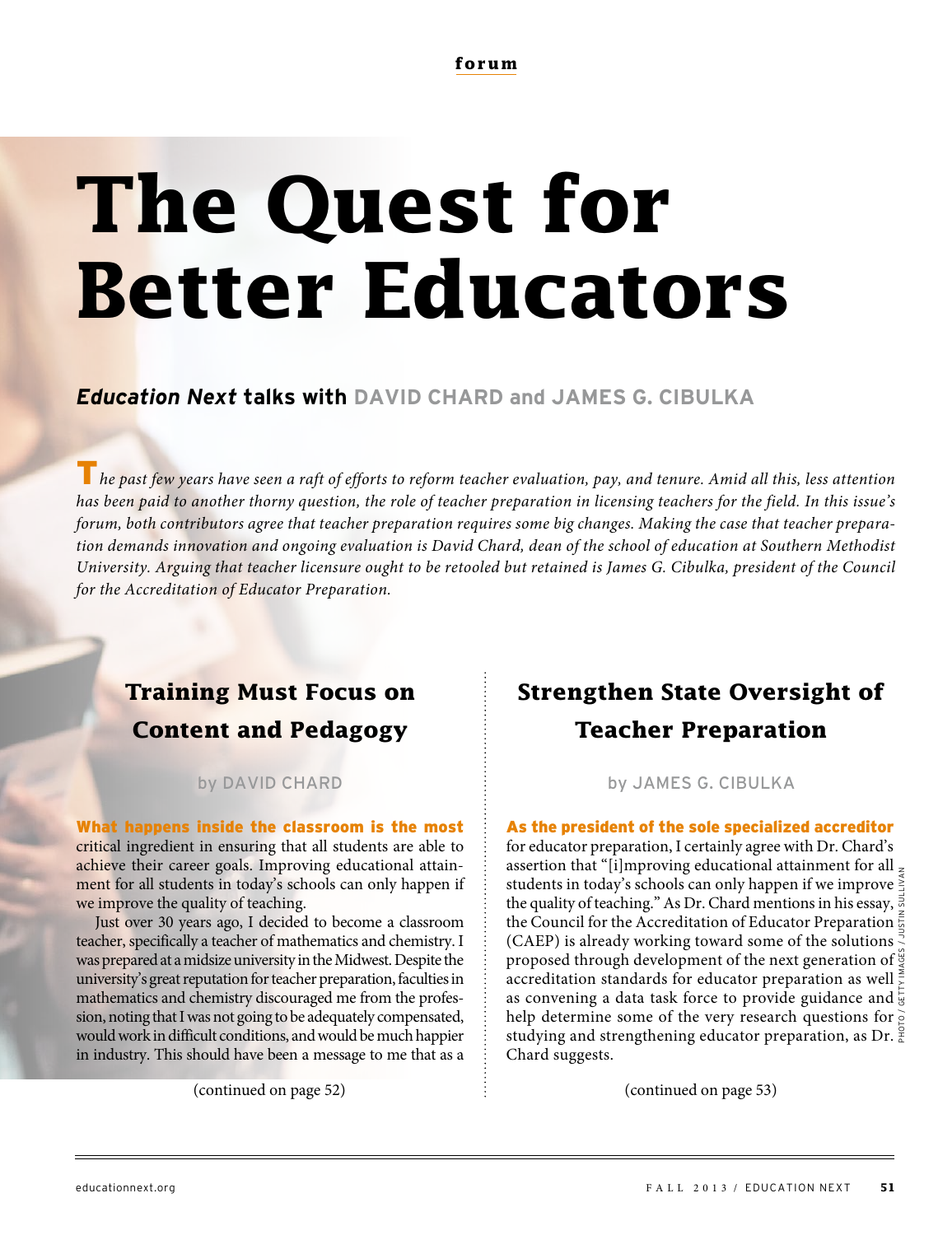#### **forum** TEACHER LICENSURE CHARD

In many cases, teacher preparation programs do not provide adequate content knowledge or teach pedagogical practices supported by research evidence.

society we had moved down a path that dissuades the best and brightest from seeing teaching as a viable career option.

Nevertheless, I was hired to teach mathematics in California in 1985. At the time, like today, far fewer individuals were being prepared to be mathematics teachers in California than the state needed. Many of us were hired from the Midwest and from eastern states, and given emergency certification in California conditioned on passing a course on California history and the National Teacher Exam in mathematics. I didn't realize then that my experience in California was the beginning of 30 years of slow but steady decline in the quality of candidates we were attracting and preparing to teach in our schools.

Over that period, it has become clear that current state control of teacher preparation and licensing does not ensure that teachers will be of high quality. State regulations that promote a one-size-fits-all approach to teacher preparation have limited our ability to innovate, customize, and study features of preparation programs that may positively affect student achievement. Bold new approaches to teacher preparation that are thoroughly evaluated for effectiveness in the classroom are long overdue.

#### **What's Wrong with the System**

Each state sets standards for teacher certification largely through its regulation of the teacher preparation programs that are operated by the institutions of higher education located within its boundaries. With few exceptions, this approach is unsatisfactory. In most states, in order for a program to recommend teachers for certification, it must meet a series of requirements that read like a laundry list. In my home state of Texas, for example, the State Board for Educator Certification (SBEC) requires that in addition to the content standards specified for each grade band, the curriculum for teacher preparation programs must include 17 specific subjects of study. On the surface, there is nothing wrong with any of them. However, given as a list, none appear to have any particular emphasis (i.e., learning theories (#5) seems as important as

parent communication (#13) and motivation (#4)); they are not tailored to fit the needs of teachers in any specific context (i.e., urban or rural, turnaround or successful); and they do not consider the developmental stage of the student as it relates to each topic. Perhaps most importantly, this approach assumes a state-held knowledge base on optimal teacher preparation, which simply doesn't exist. The insistence that all preparation programs cover these topics discourages innovation or research on more effective approaches to teacher preparation.

#### **What Makes Teachers Effective?**

By all accounts, it is difficult to define precisely what sets good teachers apart from ineffective teachers or even average teachers. We do know that effectiveness in today's classroom is multidimensional.

It is difficult to conceive of an effective teacher who doesn't have a deep understanding of content knowledge. Deep understanding starts with the content itself (e.g., proportional reasoning, Shakespeare, the Krebs cycle), learned through disciplinary study. Content knowledge has to be backed up with experience in designing instruction that conveys content most effectively, enabling students to achieve mastery. In other words, knowing how to solve mathematical problems using proportions falls short of the content knowledge needed for teaching proportional reasoning. An effective teacher must be able to determine where students' understanding has broken down and how to support their cognition.

Unfortunately, it is difficult and time-consuming to master content knowledge and even more so to become an expert teacher. Mastery comes only with adequate experience and professional support. Certainly, in the process of preparation, we can instruct new teachers in how to recognize when students don't understand and how to identify their needs, but the numerous possible variations that underlie students' difficulties reduce the likelihood that new teachers will be experts from the start.

Pedagogical knowledge and skills require an understanding of a child's development involving biology, developmental psychology, cognitive psychology, linguistics, behavioral psychology, and cultural anthropology. That's just to work with one child. When we place students together in groups, we have to consider sociocultural factors, systems dynamics, learning histories, and relationship histories. Then we get down to the engineering of instruction: how to plan and deliver content to groups of students who enter the classroom each day or each period. Teachers must estimate students' level of understanding and take

an approach to teaching that will stimulate curiosity and engagement with the content.

l<sub>un</sub>N **Continued** 

I highlight these two components of teaching because they seem to be the most central to the



page 54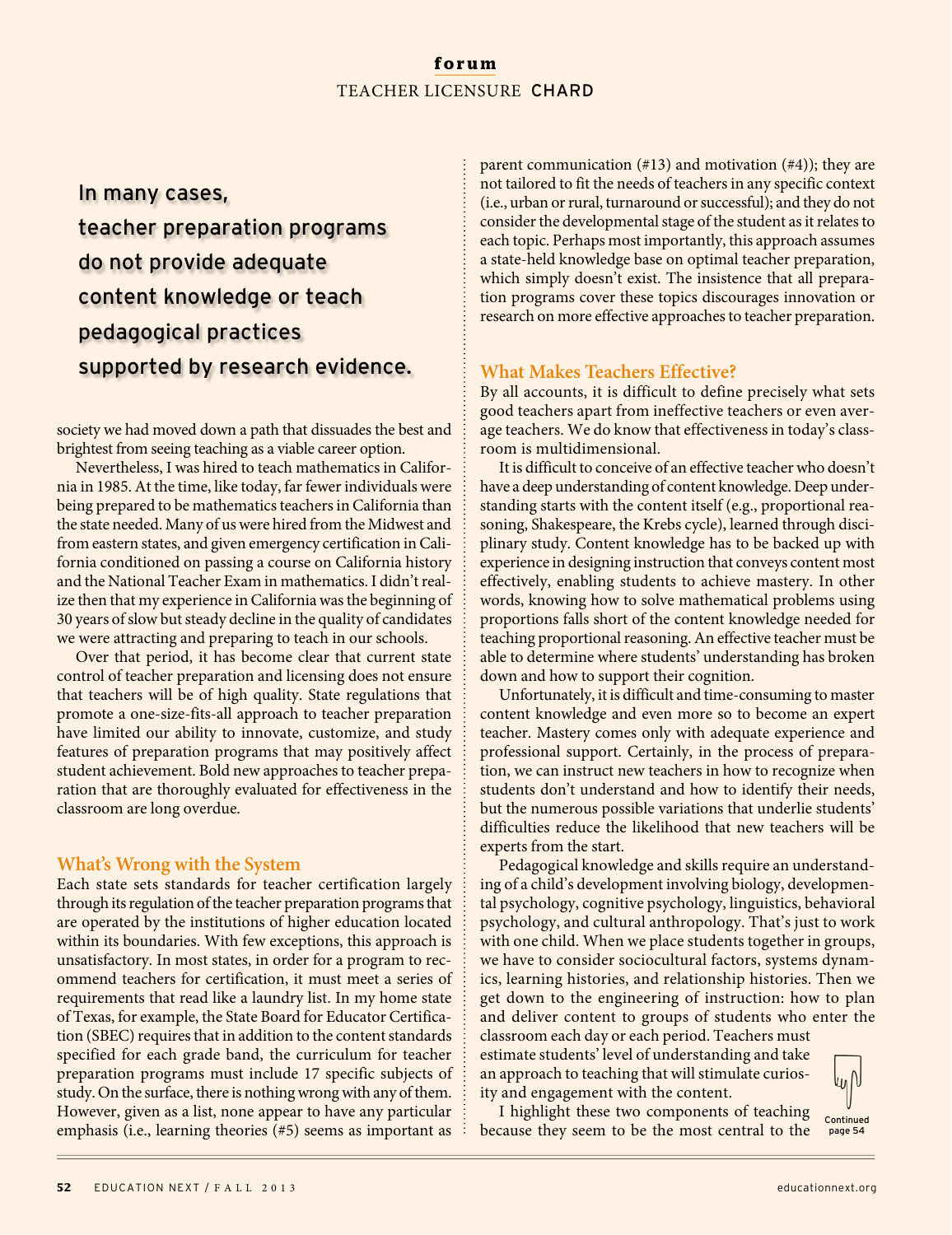#### **forum** TEACHER LICENSURE CIBULKA

While one of the hallmarks of CAEP as a new kind of accreditor is its focus on research and evidence that will further advance the field of educator preparation, this does not negate the need for a reformed teacher-licensure system.

Like many other features of our Pre-K–12 school system, the current design of teacher licensing, or certification as it's often called, has outlived its usefulness. It was suited to a bygone era when the nation's principal concern was to produce teachers that "do no harm" to their students. This concept of primum non nocere, originally applied to medical ethics, set a low bar for entrants to teaching. It seems strangely out of place today, when expectations for teachers emphasize their competence to help all learners become successful in a knowledge-based, globally competitive economy. Yet eliminating teacher licensure altogether likely would be to worsen the current dysfunctions. I will offer strategies for reforming teacher licensure that I believe have greater potential for success.

#### **The Impact of Teacher Licensing**

Some economists argue that the social and economic costs of licensure outweigh its benefits by reducing economic growth and/or the distribution of economic benefits. They argue that by invoking licensure, government improperly values the special interests of the practitioner over other interests. These criticisms date back to Adam Smith, but were given currency by Milton Friedman, who argued that government and professional associations were using licensure to reassert the monopoly of cartels by creating market entry restrictions.

Other economists, however, reject this critique of licensure in favor of a theory of "market failure." According to this perspective, governmental intervention in the market, via such activities as professional licensing, can be justified when the market fails to operate efficiently. Market failure occurs when it is difficult for the consumer to judge the qualifications of a provider or the quality of a provider's work.

The empirical evidence is mixed. With the pathways into teaching growing in number, including training programs offered outside of higher education, it is hard to argue that current licensure policies substantially restrict entry, for example. And even critics acknowledge that licensing may lead to benefits such as higher-quality outcomes for those who obtain services from licensed professionals.

For many critics of teacher licensure, the gold standard is whether it promotes or impedes student learning. Yet research on the impact of licensure on student outcomes is inconclusive, with some studies finding little, if any, difference among traditionally certified and uncertified teachers and others finding substantially higher student test scores among traditionally certified teachers.

Licensure tests must be redesigned to focus on the more rigorous content required for Pre-K—12 students.

The comparisons in a number of such studies are complicated by the fact that teachers self-select into teaching with different skills sets and training, and they are not, of course, randomly assigned to schools, making inferences about their productivity imperfect at best. Moreover, labels can be confusing. Alternative approaches to licensure often are equated with the term "uncertified," yet individuals taking an alternative route are typically intending to become fully licensed while they teach. Alternative paths to certification may produce different outcomes in the field than traditional paths. An analysis by Paul Peterson and Daniel Nadler found that states that encourage alternative licensure have greater diversity in their teacher pools, for example (see "What Happens When States Have Genuine Alternative Certification?" check the facts, Winter 2009). Given these complications, the most that can be said is that the research has not shown licensure by itself to have a negative or positive effect on student learning.

#### **Teacher Licensure in the States**

Current licensure requirements vary significantly among states, as reported by the testing company Educational Testing Service (ETS):

**Praxis**: Thirty-six states accept the Praxis exam to establish basic skills proficiency (Praxis I), content knowledge (Praxis II), or both. Thirty-four of these require either the Praxis I or II specifically for at least one level of licensure, generally for the initial level. However, the score required to pass varies considerably: on a 100-point scale, the most demanding states tend to set a cut score 20 to 30 points above those of the least-demanding states, whose cut scores are below what is recommended by ETS.

**Bachelor's degrees**: All states require some form of bachelor's degree, yet requirements for content-specific degrees are variously defined and inconsistently applied. The standard requirement is a major in the subject, although most states



page 55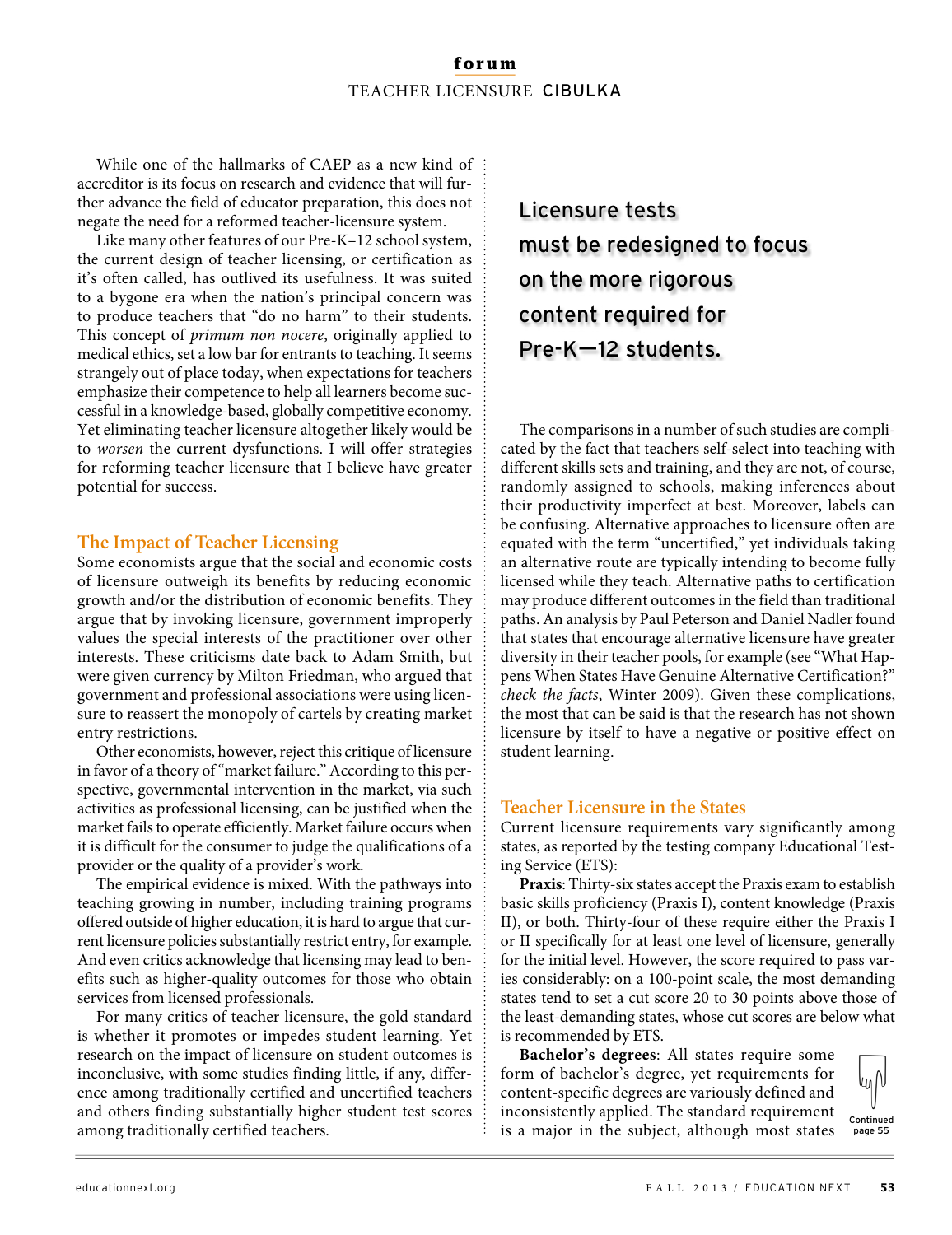#### **forum** TEACHER LICENSURE CHARD

work of teacher preparation programs. In short, they represent the development of a teacher's knowledge of the "what" and "how" of teaching. Recent advancements in education research have brought a new lens to these two areas and suggest that in many cases, teacher preparation programs are not currently designed to provide adequate content knowledge or to teach pedagogical practices that are supported by research evidence. The National Council on Teacher Quality (NCTQ) (see "21st-Century Teacher Education," features, Summer 2013) has launched an initiative that will identify those teacher-preparation programs that set high standards with regard to content and pedagogy. As NCTQ found in its analysis, far too few teacher-preparation programs currently provide what is necessary for a new teacher to be successful.

There is compelling evidence that the quality of the individuals who are attracted to the field may be more powerful than differences in teacher preparation programs.

Ideally, our system of teacher preparation would also determine who has the personality and disposition to be a teacher before preparation begins, and ensure that they develop the skills and professionalism needed to be effective within a school. These areas lie on the margin of what is currently in the purview of teacher preparation programs. In addition, there is compelling evidence that the quality of the individuals who are attracted to the field may be more powerful than differences in teacher preparation programs. Recent efforts by the newly formed Council for the Accreditation of Educator Preparation (CAEP) to establish stronger criteria for selecting top-notch candidates are a step in the right direction.

Setting the bar higher is only the first step, however. Over the past several decades, fewer and fewer well-qualified candidates have seen teaching as an acceptable career choice. On average, U.S. teachers earn only about two-thirds of the salaries of other professions with comparable preparation, there is little room for advancement within the profession, and the working conditions in many public schools are challenging at best. Teacher preparation programs alone can't adequately attract a pool of strong new teachers to the field. One of the most promising outcomes of initiatives such as Teach For America (TFA) is that it helps bring to schools well-educated college graduates who might otherwise not have considered education as a career option. But even TFA falls short of filling the need for new teachers in the next decade. Without powerful new incentives, it seems fewer high-quality teachers will be drawn to the field.

#### **What's the Solution?**

In an effort to create immediate and enduring improvements in student outcomes, most states have adopted Common Core State Standards or other content standards that reflect higher expectations for student learning than previous iterations. Efforts to establish similarly comprehensive standards for teacher preparation, such as those being developed by CAEP, should be applauded. We should not simply adopt new teacher competencies, however, without a thoughtful and strategic plan for evaluation and evidence-based revision of our teacher-preparation programs.

I envision the first steps in this process to be a broad and inclusive conversation that brings the public, private, and not-for-profit sectors together to forge a concrete plan for studying and strengthening teacher preparation. While the conversation would be broad, the agenda should be narrow and focus on three immediate needs: 1) radically improving the quality of candidates coming to the field; 2) identifying the specific content of coursework necessary to improve teacher knowledge; and 3) and detailing the practical experiences that new teachers need in order to ensure they are effective in the types of classroom contexts in which they plan to teach. This conversation will require a thoughtful analysis of why our system of teacher preparation has not changed appreciably for decades and what we need to do to make needed changes happen.

In terms of the optimal content of teacher preparation programs, we have only begun to understand what specific amounts of knowledge and skills one needs to possess to be an effective classroom teacher. We also know very little about how those needs change depending on students' developmental stages (e.g., pre-K, middle school) and the teaching context (e.g., urban, suburban, rural). It's easy to see where content is absent, however. Even without empirical evidence, we can make logical decisions about how to improve the quality and quantity of the most important knowledge and skills. For example, it is common in many elementaryeducator preparation programs to see few courses on the science of reading instruction or on mathematics content. These limitations should be immediately

addressed. Another example involves how little teachers understand about the home language and culture of their students. This is particularly important given the dramatic demographic shifts

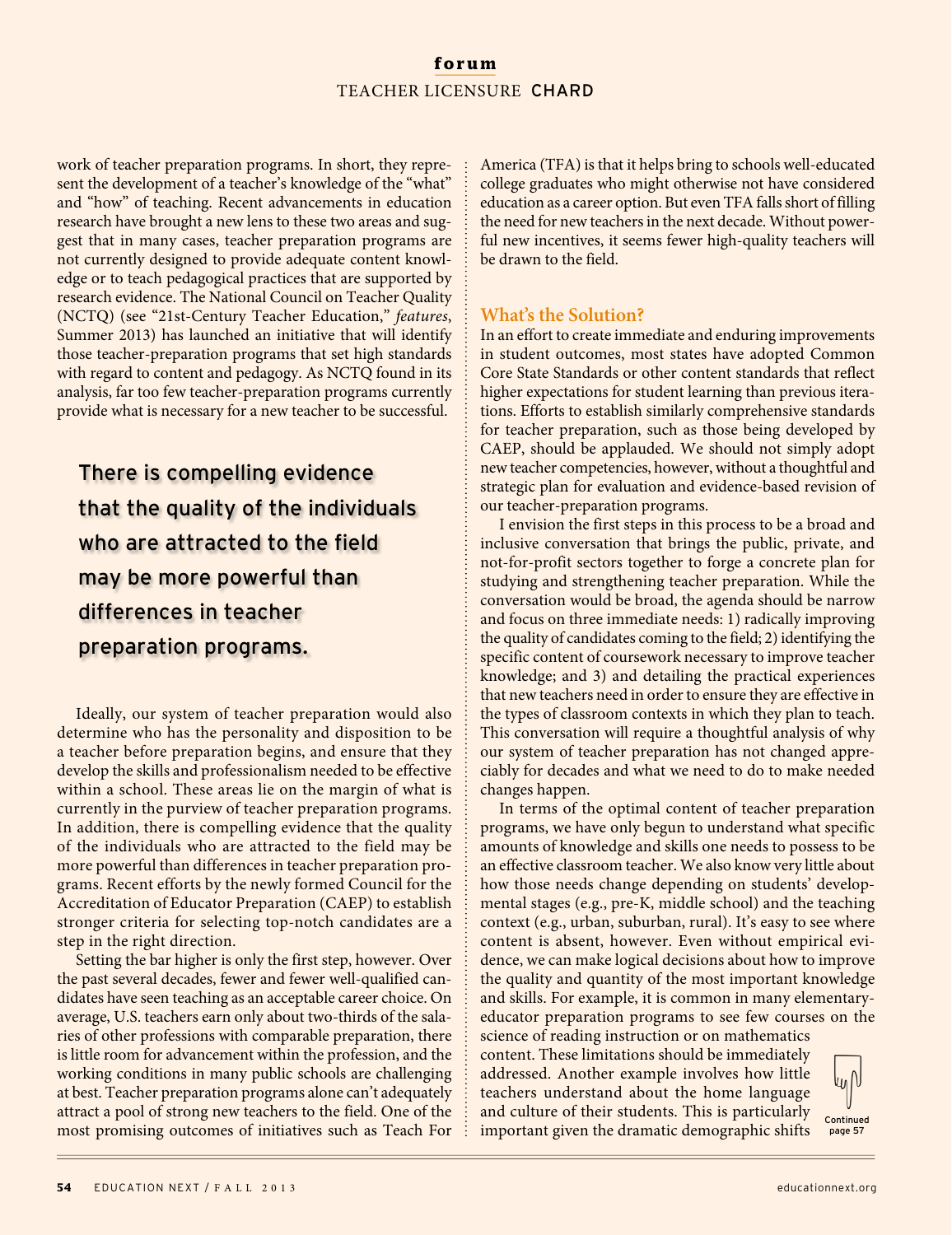#### **forum** TEACHER LICENSURE CIBULKA

allow substitution of a major with course credits. Due to the inconsistent approaches within higher education, the Praxis examination has, by default, become the threshold for entering the profession.

**Master's degrees**: Twenty-five states require a master's degree in order to obtain one or more kinds of certification. However, states are moving away from this type of requirement toward outcome-based induction programs.

Alternative routes to licensure outside of higher education: According to a 2010 U.S. Department of Education report, 8 percent of teacher preparation programs were designated as "alternative, not based in institutions of higher education," provided instead by for-profit or nonprofit organizations. Combined, the states of Alabama, Florida, Oklahoma, New Jersey, and Texas produce 74 percent of teacher candidates trained outside of institutions of higher education. There is wide variation in the quality of teachers produced both within higher education and via alternative pathways, a signal that the systems of quality control need to be overhauled through regulation and market mechanisms.

#### **Licensing Can Be Improved**

Teacher licensure has little impact on teaching quality because it sets too low a bar for entry into teaching. Also, licensure policies have often been relaxed to assure that an adult is in each classroom, but not necessarily a *qualified* adult. In short, educator licensure suffers from weak controls:

- Licensure regulations in some states focus only on courses and degrees for some pathways into teaching. As soon as they enter the classroom, graduates of preparation programs should show evidence of their ability to teach diverse learners according to rigorous college- and career-ready standards.
- Many licensure tests lack rigor. Worse still, most states use low cut scores that further weaken their rigor. Licensure tests must be redesigned to focus on the more rigorous content required for Pre-K–12 students, general pedagogy, and pedagogy within a discipline (pedagogical content knowledge).
- Current licensure policies make little use of performancebased assessments that capture a candidate's actual preparedness to teach on entering a classroom. Some states are moving away from licensure based on paper-and-pencil tests in favor of assessments that demonstrate competence to teach and to raise Pre-K–12 student learning.

Addressing basic licensure issues could have a considerable impact on teacher quality. More focus on performance assessments such as those noted above would, among other things, lessen unduly burdensome course requirements for nontraditional applicants entering college and university preparation programs. A shift to a focus on measuring outcomes will open the licensure process to high-quality alternative pathways into teaching and encourage innovation among higher education providers who wish to compete on cost and quality rather than on traditional curriculum and seat-time requirements.

Relicensure requirements for practicing teachers should be aligned with improved initial licensure requirements. They should specify a more advanced level of practice with accompanying evidence, including instructional practices, student learning, and other measures. Similarly, advanced master's programs should be redesigned to serve this purpose as well.

More rigorous licensure requirements should focus on meeting the needs of today's diverse learners, whatever the school setting. Also, licensure requirements should complement new, more rigorous teacher-evaluation systems that

More focus on performance assessments will open the licensure process to high-quality alternative pathways and encourage innovation.

capture the context within which teachers work, using teacher observation protocols, student learning measures, and student surveys that measure student engagement and related evidence of a teacher's effectiveness. Neither a licensure system nor evaluation alone can accomplish what these quality-control mechanisms can do if they are complementary and rigorous.

#### **Leverage State Authority**

If the teacher licensing bar is to be raised, more rigorous state program-approval authority for teacher preparation programs is also needed. The recent report of the Council of Chief State School Officers found that state programapproval policies for preparation programs, both those for "traditional higher education programs and for new pathways, suffer from weak and inconsistent regulation." Weak controls at the front end lead to highly inconsistent quality

among entrants to teacher preparation programs and ultimately new hires. This pattern contributes to high retraining costs for school districts and to destabilizing and costly turnover rates. States could use their authority over teacher preparation programs to strengthen the qualifications of



Continued page 57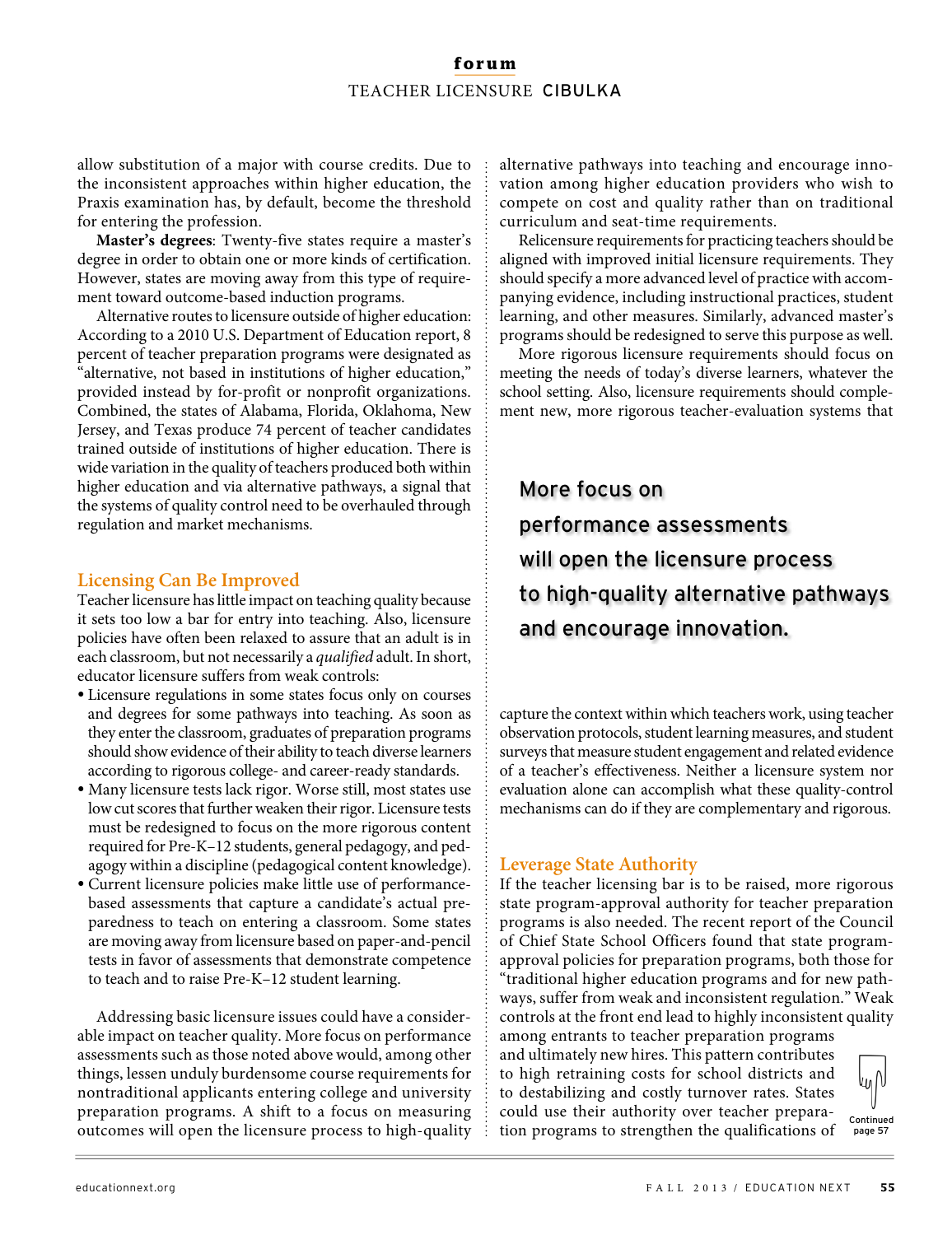

# **ProCon.org PROS AND CONS OF CONTROVERSIAL ISSUES**

ProCon.org is a  $501(c)(3)$  nonprofit public charity. Our purpose is to provide resources for critical thinking and to educate without bias. We research issues that are controversial and important, and we present them in a balanced, comprehensive, straightforward, and primarily pro-con format at no charge.

**Our mission is promoting critical thinking, education, and informed citizenship.**

#### **CA Superintendent of Education Encourages Use of ProCon.org**



"As someone who uses procon.org personally, I see the great value it can bring to California's students, teachers, and librarians. This free educational resource helps s tudents develop vital 21st century skills such as critical thinking and civics education. It also helps them learn about important issues, and is consistent with Common Core and the findings of my Education Technology Task Force."

Tom Torlakson, California State Superintendent of Public Instruction, June 11, 2013

#### **Iowa Dept. of Education Director Calls ProCon.org an "Invaluable Teaching Tool"**

"While our students need a solid foundation in academic basics, they also need the kind of critical thinking and decision making that is fostered through looking at issues with the methods demonstrated at ProCon.org. This website is an invaluable teaching tool for educators, and more importantly, future citizens."



Jason Glass, PhD Iowa Department of Education Director, Oct. 29, 2012

#### **ProCon.org has been used by more than:**

- 4,000 schools in all 50 states and 57 countries
- 850 media sources (including New York Times, TIME, USA Today, Fox News, PBS, NPR, etc.)
- 27 US state governments and seven federal agencies
- 51.8 million people

# **www.procon.org**